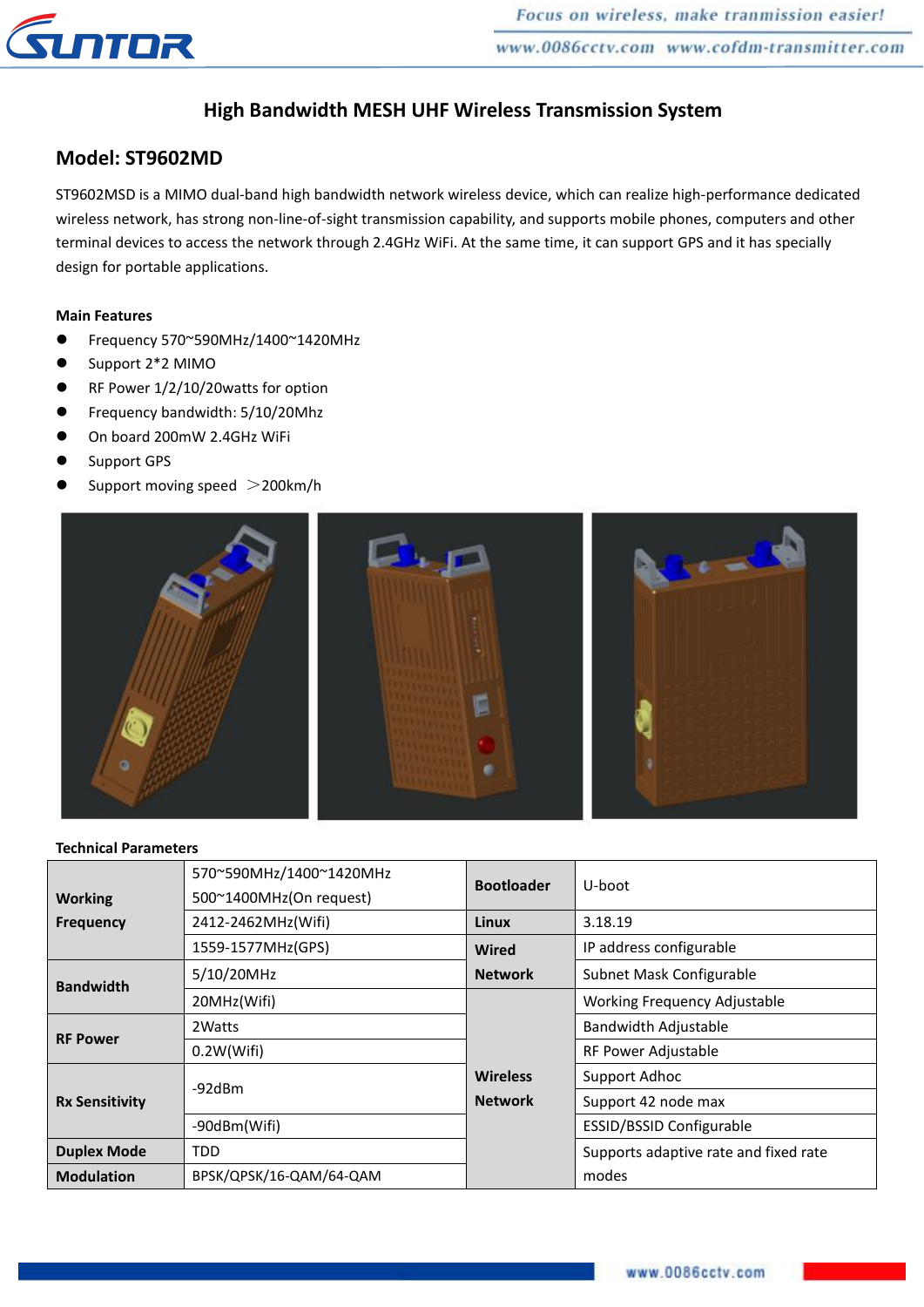

www.0086cctv.com www.cofdm-transmitter.com

| <b>Diversity Mode</b>   | Transmitting and receiving diversity |                   | <b>Support Distance Optimization</b>     |  |
|-------------------------|--------------------------------------|-------------------|------------------------------------------|--|
| <b>Upstream and</b>     | Two-way bandwidth up to 80Mbps       |                   | <b>Support RTS/CTS Setting</b>           |  |
| downstream<br>bandwidth | 40Mbps(Wifi)                         |                   | <b>Connection Status Display</b>         |  |
| Antenna                 | 2*N type Antenna Interface           |                   | Working Frequency Adjustable             |  |
|                         | 1*Wifi SMA Antenna Interface         |                   | RF Power Adjustable                      |  |
|                         | 1*GPS SMA Antenna Interface          |                   | Support AP mode                          |  |
| <b>Ethernet</b>         | 1*100Mbps Ethernet Interface         |                   | <b>ESSID Configurable</b>                |  |
| <b>Serial Interface</b> | Bit rate upto 115200bps              |                   |                                          |  |
|                         | (9600-115200bps Adjustable)          |                   |                                          |  |
| <b>Indicator</b>        | 1*System States Indicator Light      |                   | Supports adaptive rate mode              |  |
|                         | 1*Ethernet Status Indicator Light    |                   | Support WMM/802.11e QoS                  |  |
|                         | 1*Wifi States Indicator Light        |                   | <b>Support Distance Optimization</b>     |  |
|                         | 3*Network Signal Strength Indicator  | Wifi              | <b>Support RTS/CTS Setting</b>           |  |
|                         | Light                                |                   |                                          |  |
| <b>Key</b>              | 1*Reset Button                       |                   | Support MAC address filtering            |  |
| <b>Power</b>            | <b>DC9-28V</b>                       |                   | <b>Connection Status Display</b>         |  |
| <b>Power</b>            | Working Voltage: DC12V               |                   |                                          |  |
| Consumption             | <b>Standby Current 500mA</b>         |                   | WPA/WPA2/WEP Encryption                  |  |
|                         | Max work Current 3A                  |                   |                                          |  |
| <b>Battery</b>          | 12V/21Ah                             |                   | Hidden ESSID                             |  |
| <b>Battery</b>          | 4hours(full charge)                  |                   | Support Network transparent transmission |  |
| <b>Endurance</b>        |                                      |                   | GPS original positioning data            |  |
| <b>Dimension</b>        | 220mm*155mm*52mm                     |                   | Support web page management              |  |
| <b>Temperature</b>      | Storage: -30 °C ~+90 °C              |                   | Support SSH security management          |  |
|                         | Working: -20°C~+65°C                 |                   | Import/export configuration information  |  |
| Waterproof              | <b>IP66</b>                          | <b>Management</b> | Restore factory configuration            |  |
| <b>Serial Port</b>      | 1*Serial Port(On request)            |                   | Update firmware online                   |  |
| <b>Moving Speed</b>     | $>$ 200 $km/h$                       |                   |                                          |  |